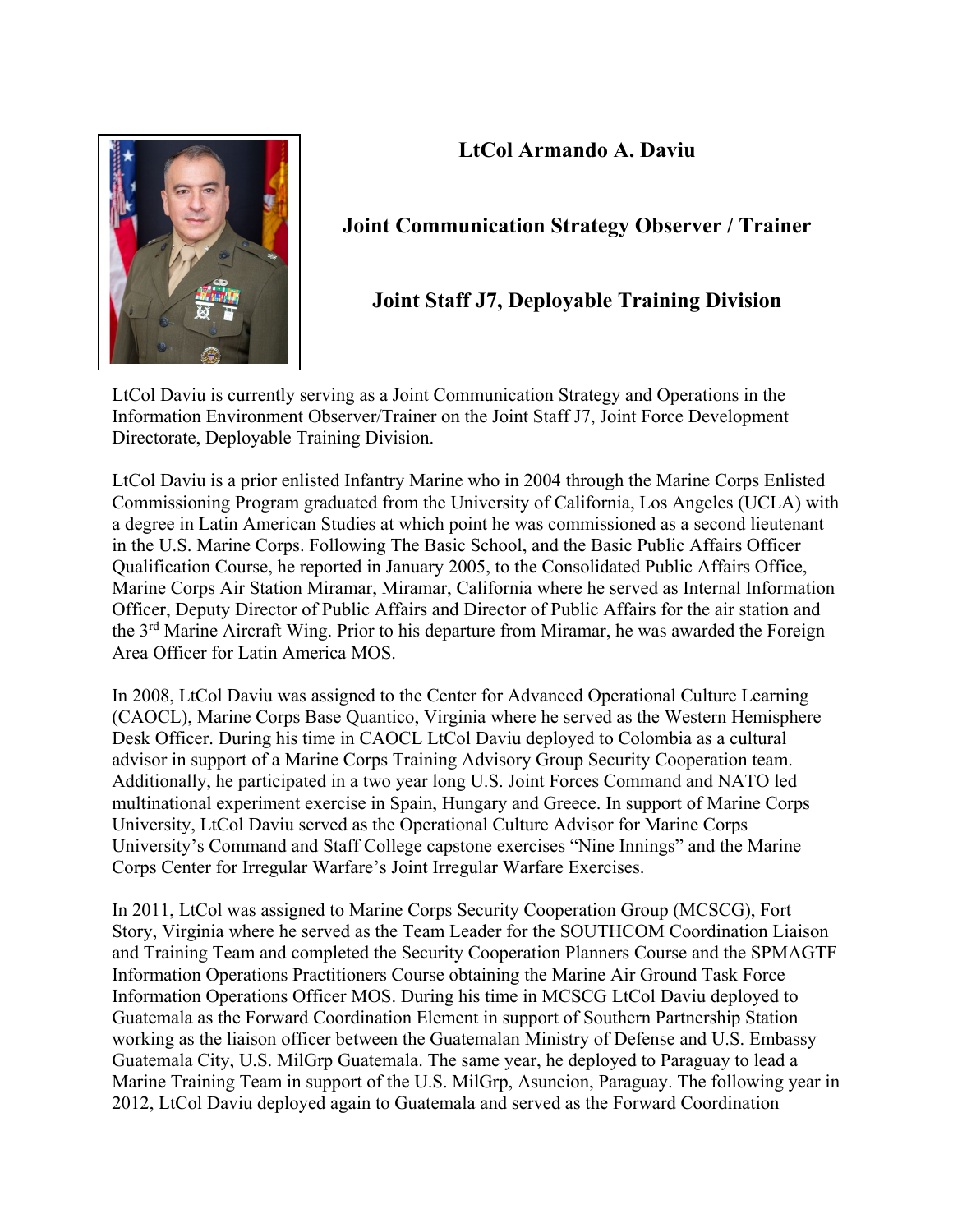Element, between the U.S. MilGrp and the Marine Task Force in support of Operation Martillo 2012. At his return from Guatemala, LtCol Daviu deployed in support of two Foreign Security Force Capabilities-Based Assessments in Guatemala and El Salvador. In 2013, LtCol Daviu led a Subject Matter Expert Exchange in Formosa, Brazil in support of the Brazilian Marines amphibious capstone exercise. Lastly, he deployed as the Team Leader for a Joint Riverine Training Team to Ancon and Iquitos, Peru.

In 2014, LtCol Daviu was assigned to U.S. Marine Corps Forces, South (MARFORSOUTH) where he held the billet of Director of Public Affairs and Strategic Communications lead. At arrival to MARFORSOUTH, LtCol Daviu deployed to multiple countries in South America to serve as the lead military PAO coordinating directly with the U.S. Embassy, Public Affairs Sections (PAS) in support of the USS America/SPMAGTF-South deployment to Brazil, Chile and Peru and multiple media engagements for General John F. Kelly, Commander, U.S. Southern Command. Due to LtCol Daviu's Information Operations background he executed three Information Related Capabilities (IRCs) assessments in Belize, Honduras and Guatemala. During his tenure LtCol Daviu supported and served as the main military spokesperson and planner for multiple exercises and key leader engagements such as TRADEWINDS in Belize and Jamaica, UNITAS-Amphibious in Brazil and Peru, and Marine Leaders of the Americas Symposium in Colombia where he supported directly General Robert Neller, Commandant of the Marine Corps. LtCol Daviu also executed two IRC Subject Matter Expert Exchanges (SMEEs) in Belize and Chile. LtCol Daviu also served as U.S. Southern Command U.S. Marine spokesperson and member of SOUTHCOM's Strategic Communications Working Group.

In 2018, LtCol Daviu was assigned to serve as the Personnel Exchange Program (PEP) Officer for the Peruvian Marine Force in Ancon, Peru. During his tenure in Peru LtCol Daviu supported multiple security cooperation engagements, exercises and helped in the development of their amphibious force. Additionally, served as the military liaison officer and spokesperson for the U.S. Embassy Public Affairs Section in Lima, Peru. Due to LtCol Daviu's knowledge in Communication Strategy and Operations and Information Operations he was asked to support subject matter expert exchanges related to these topics by the Peruvian Navy's Information Directorate. In 2019 LtCol Daviu completed U.S. Marine Corps Command and Staff College Distance Education Program as the distinguish graduate for 2019.

In June 2020, LtCol Daviu reported to the Joint Staff, J7, Deployable Training Division, in Suffolk, VA. During his current assignment at DTD, LtCol Daviu has completed the Joint and Combined Warfighting School (JPMEII), Marine Corps Civil Military Operations Planners Course obtaining the Civil Affairs Planner MOS and the Advanced Marine Air Ground Task Force Information Operations Planners Course obtaining the Advanced Information Operations Planner MOS.

Lieutenant Colonel Daviu's personal decorations include Meritorious Service Medal, two gold stars in lieu of third award. Navy and Marine Corps Commendation Medal, one gold star in lieu of second award. Navy and Marine Corps Achievement Medal, two gold stars in lieu of third award.